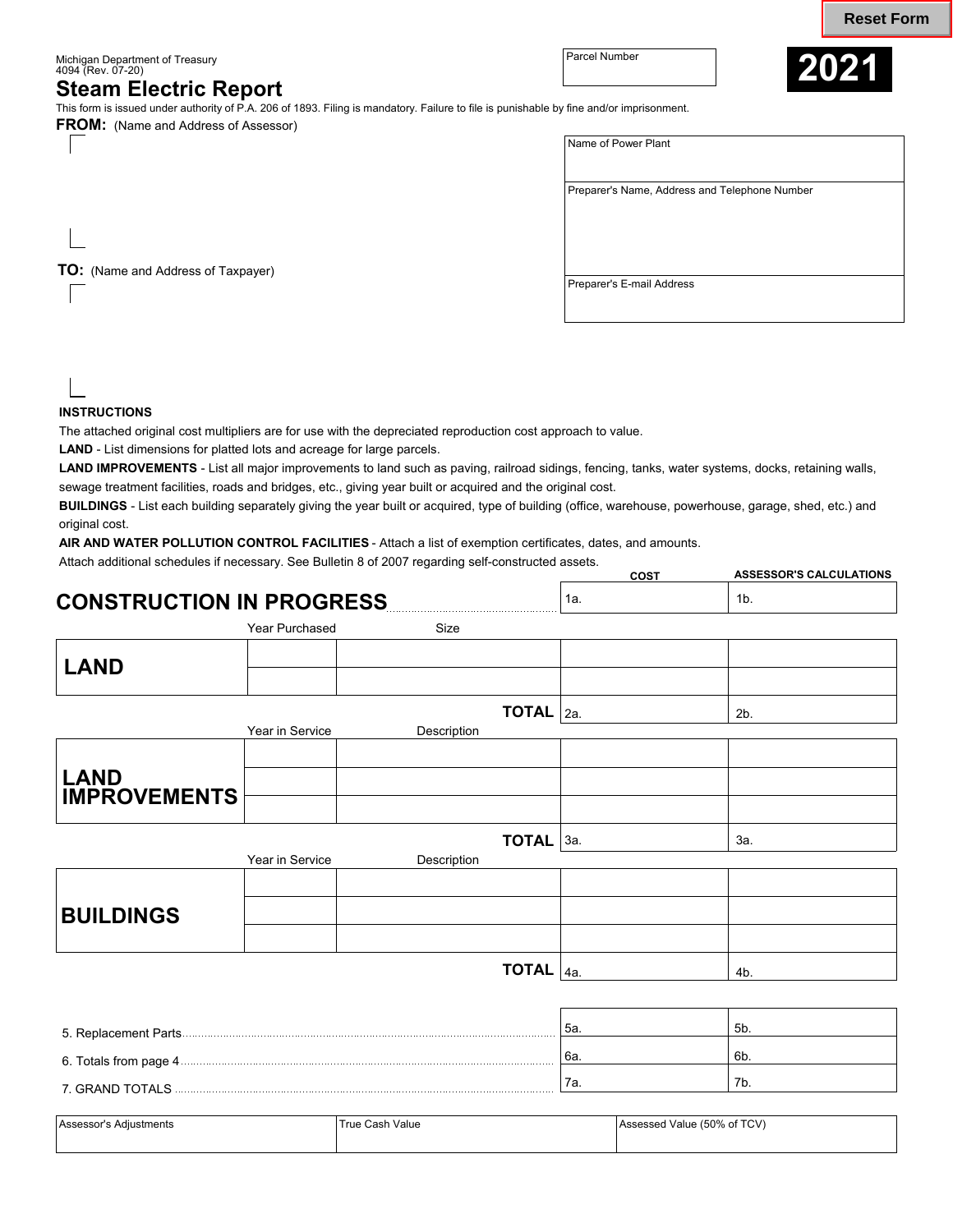|      | <b>Steam Structures &amp;</b>  |                                          | <b>Steam Boiler</b>       |                        | <b>Steam Turbogenerator</b>              |                           |                       | <b>Steam Accessory</b>                   |                           |                       |                                          |                           |
|------|--------------------------------|------------------------------------------|---------------------------|------------------------|------------------------------------------|---------------------------|-----------------------|------------------------------------------|---------------------------|-----------------------|------------------------------------------|---------------------------|
|      | <b>Improvements</b>            |                                          |                           | <b>Plant Equipment</b> |                                          |                           |                       |                                          | <b>Electric Equipment</b> |                       |                                          |                           |
| Year | <b>Accounts 311</b><br>and 352 | <b>Surviving</b><br><b>Original Cost</b> | <b>True Cash</b><br>Value | <b>Account</b><br>312  | <b>Surviving</b><br><b>Original Cost</b> | <b>True Cash</b><br>Value | <b>Account</b><br>314 | <b>Surviving</b><br><b>Original Cost</b> | <b>True Cash</b><br>Value | <b>Account</b><br>315 | <b>Surviving</b><br><b>Original Cost</b> | <b>True Cash</b><br>Value |
| 2020 | 0.9850                         |                                          |                           | 0.9650                 |                                          |                           | 0.9650                |                                          |                           | 0.9700                |                                          |                           |
| 2019 | 0.9975                         |                                          |                           | 0.9615                 |                                          |                           | 0.9719                |                                          |                           | 0.9791                |                                          |                           |
| 2018 | 1.0200                         |                                          |                           | 0.9352                 |                                          |                           | 0.9459                |                                          |                           | 1.0015                |                                          |                           |
| 2017 | 1.0320                         |                                          |                           | 0.9032                 |                                          |                           | 0.9149                |                                          |                           | 1.0035                |                                          |                           |
| 2016 | 1.0294                         |                                          |                           | 0.8881                 |                                          |                           | 0.9128                |                                          |                           | 0.9850                |                                          |                           |
| 2015 | 1.0422                         |                                          |                           | 0.8835                 |                                          |                           | 0.9236                |                                          |                           | 0.9978                |                                          |                           |
| 2014 | 1.0440                         |                                          |                           | 0.8412                 |                                          |                           | 0.8557                |                                          |                           | 0.9875                |                                          |                           |
| 2013 | 1.0542                         |                                          |                           | 0.8267                 |                                          |                           | 0.8525                |                                          |                           | 0.9956                |                                          |                           |
| 2012 | 1.0773                         |                                          |                           | 0.8140                 |                                          |                           | 0.8307                |                                          |                           | 1.0207                |                                          |                           |
| 2011 | 1.1035                         |                                          |                           | 0.8024                 |                                          |                           | 0.8228                |                                          |                           | 1.0372                |                                          |                           |
| 2010 | 1.0974                         |                                          |                           | 0.7709                 |                                          |                           | 0.7971                |                                          |                           | 1.0390                |                                          |                           |
| 2009 | 1.0976                         |                                          |                           | 0.7435                 |                                          |                           | 0.7034                |                                          |                           | 1.0630                |                                          |                           |
| 2008 | 1.1620                         |                                          |                           | 0.7408                 |                                          |                           | 0.7085                |                                          |                           | 1.1037                |                                          |                           |
| 2007 | 1.1993                         |                                          |                           | 0.7214                 |                                          |                           | 0.6950                |                                          |                           | 1.1629                |                                          |                           |
| 2006 | 1.2251                         |                                          |                           | 0.6996                 |                                          |                           | 0.6676                |                                          |                           | 1.1786                |                                          |                           |
| 2005 | 1.2932                         |                                          |                           | 0.6897                 |                                          |                           | 0.6507                |                                          |                           | 1.2209                |                                          |                           |
| 2004 | 1.3266                         |                                          |                           | 0.6501                 |                                          |                           | 0.6073                |                                          |                           | 1.1801                |                                          |                           |
| 2003 | 1.3361                         |                                          |                           | 0.6052                 |                                          |                           | 0.5938                |                                          |                           | 1.1583                |                                          |                           |
| 2002 | 1.3554                         |                                          |                           | 0.5663                 |                                          |                           | 0.5513                |                                          |                           | 1.1495                |                                          |                           |
| 2001 | 1.3761                         |                                          |                           | 0.5241                 |                                          |                           | 0.4987                |                                          |                           | 1.1224                |                                          |                           |
| 2000 | 1.4151                         |                                          |                           | 0.5476                 |                                          |                           | 0.5228                |                                          |                           | 1.1018                |                                          |                           |
| 1999 | 1.4269                         |                                          |                           | 0.5588                 |                                          |                           | 0.5313                |                                          |                           | 1.0432                |                                          |                           |
| 1998 | 1.4212                         |                                          |                           | 0.5704                 |                                          |                           | 0.5402                |                                          |                           | 0.9707                |                                          |                           |
| 1997 | 1.4199                         |                                          |                           | 0.5825                 |                                          |                           | 0.5587                |                                          |                           | 0.9617                |                                          |                           |
| 1996 | 1.4186                         |                                          |                           | 0.5951                 |                                          |                           | 0.5685                |                                          |                           | 0.9905                |                                          |                           |
| 1995 | 1.4268                         |                                          |                           | 0.6117                 |                                          |                           | 0.5891                |                                          |                           | 1.0385                |                                          |                           |
| 1994 | 1.4610                         |                                          |                           | 0.6329                 |                                          |                           | 0.6190                |                                          |                           | 1.0689                |                                          |                           |
| 1993 | 1.4822                         |                                          |                           | 0.6516                 |                                          |                           | 0.6393                |                                          |                           | 1.1045                |                                          |                           |
| 1992 | 1.4767                         |                                          |                           | 0.6655                 |                                          |                           | 0.6500                |                                          |                           | 1.1462                |                                          |                           |
| 1991 | 1.4375                         |                                          |                           | 0.6799                 |                                          |                           | 0.6610                |                                          |                           | 1.1683                |                                          |                           |
| 1990 | 1.4144                         |                                          |                           | 0.7107                 |                                          |                           | 0.6747                |                                          |                           | 1.2070                |                                          |                           |
| 1989 | 1.4295                         |                                          |                           | 0.7394                 |                                          |                           | 0.6964                |                                          |                           | 1.2656                |                                          |                           |
| 1988 | 1.4519                         |                                          |                           | 0.7843                 |                                          |                           | 0.7414                |                                          |                           | 1.4238                |                                          |                           |
| 1987 | 1.4449                         |                                          |                           | 0.8133                 |                                          |                           | 0.7588                |                                          |                           | 1.4350                |                                          |                           |
| 1986 | 1.4375                         |                                          |                           | 0.8256                 |                                          |                           | 0.7558                |                                          |                           | 1.4639                |                                          |                           |
| 1985 | 1.4362                         |                                          |                           | 0.8512                 |                                          |                           | 0.7647                |                                          |                           | 1.4757                |                                          |                           |
| 1984 | 1.4483                         |                                          |                           | 0.8855                 |                                          |                           | 0.7895                |                                          |                           | 1.4522                |                                          |                           |
| 1983 | 1.4544                         |                                          |                           | 0.9074                 |                                          |                           | 0.8333                |                                          |                           | 1.5000                |                                          |                           |
| 1982 | 1.4536                         |                                          |                           | 0.9548                 |                                          |                           | 0.8864                |                                          |                           | 1.6875                |                                          |                           |
| 1981 | 1.5000                         |                                          |                           | 1.0408                 |                                          |                           | 0.9799                |                                          |                           | 1.8789                |                                          |                           |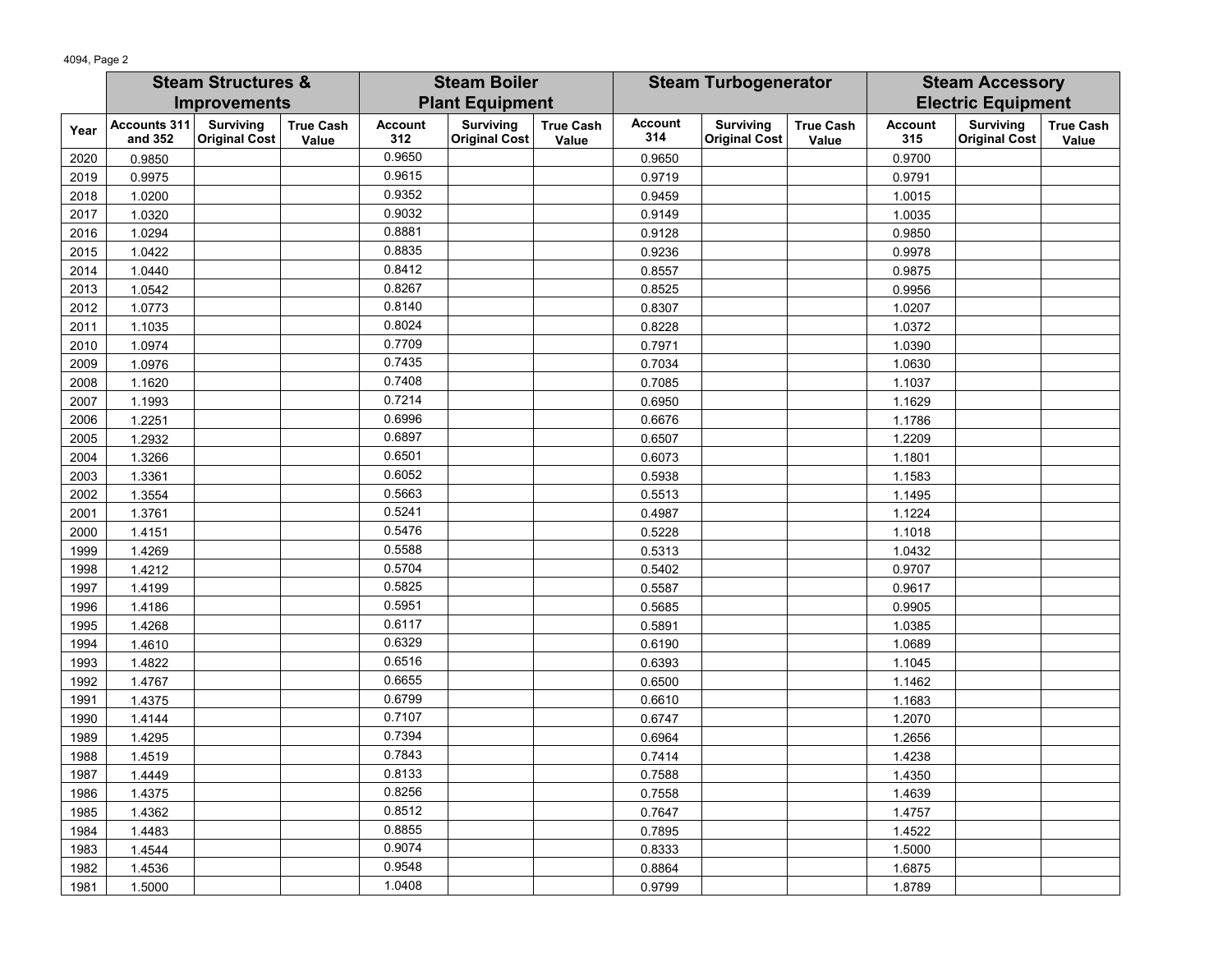|      | <b>Steam Structures &amp;</b>  |                                          | <b>Steam Boiler</b>       |                        | <b>Steam Turbogenerator</b>              |                           |                       | <b>Steam Accessory</b>                   |                           |                       |                                          |                           |
|------|--------------------------------|------------------------------------------|---------------------------|------------------------|------------------------------------------|---------------------------|-----------------------|------------------------------------------|---------------------------|-----------------------|------------------------------------------|---------------------------|
|      | <b>Improvements</b>            |                                          |                           | <b>Plant Equipment</b> |                                          |                           |                       |                                          | <b>Electric Equipment</b> |                       |                                          |                           |
| Year | <b>Accounts 311</b><br>and 352 | <b>Surviving</b><br><b>Original Cost</b> | <b>True Cash</b><br>Value | <b>Account</b><br>312  | <b>Surviving</b><br><b>Original Cost</b> | <b>True Cash</b><br>Value | <b>Account</b><br>314 | <b>Surviving</b><br><b>Original Cost</b> | <b>True Cash</b><br>Value | <b>Account</b><br>315 | <b>Surviving</b><br><b>Original Cost</b> | <b>True Cash</b><br>Value |
| 1980 | 1.5719                         |                                          |                           | 1.1378                 |                                          |                           | 1.0656                |                                          |                           | 2.0363                |                                          |                           |
| 1979 | 1.6471                         |                                          |                           | 1.2477                 |                                          |                           | 1.1818                |                                          |                           | 2.1958                |                                          |                           |
| 1978 | 1.7372                         |                                          |                           | 1.3640                 |                                          |                           | 1.2662                |                                          |                           | 2.3070                |                                          |                           |
| 1977 | 1.7639                         |                                          |                           | 1.4543                 |                                          |                           | 1.3929                |                                          |                           | 2.5490                |                                          |                           |
| 1976 | 1.7384                         |                                          |                           | 1.5574                 |                                          |                           | 1.5234                |                                          |                           | 2.7000                |                                          |                           |
| 1975 | 1.8282                         |                                          |                           | 1.8300                 |                                          |                           | 1.7727                |                                          |                           | 3.1422                |                                          |                           |
| 1974 | 2.0700                         |                                          |                           | 2.1960                 |                                          |                           | 1.9500                |                                          |                           | 3.6450                |                                          |                           |
| 1973 | 2.2500                         |                                          |                           | 2.3116                 |                                          |                           | 1.9898                |                                          |                           | 3.7577                |                                          |                           |
| 1972 | 2.4070                         |                                          |                           | 2.4674                 |                                          |                           | 2.1667                |                                          |                           | 3.9194                |                                          |                           |
| 1971 | 2.6883                         |                                          |                           | 2.6780                 |                                          |                           | 2.4074                |                                          |                           | 4.1420                |                                          |                           |
| 1970 | 2.9155                         |                                          |                           | 2.8519                 |                                          |                           | 2.6000                |                                          |                           | 4.4451                |                                          |                           |
| 1969 | 3.1364                         |                                          |                           | 2.9676                 |                                          |                           | 2.6712                |                                          |                           | 4.7961                |                                          |                           |
| 1968 | 3.3387                         |                                          |                           | 3.0930                 |                                          |                           | 2.6712                |                                          |                           | 5.0625                |                                          |                           |
| 1967 | 3.4500                         |                                          |                           | 3.1826                 |                                          |                           | 2.7465                |                                          |                           | 5.4403                |                                          |                           |
| 1966 | 3.5690                         |                                          |                           | 3.2294                 |                                          |                           | 2.7857                |                                          |                           | 5.5227                |                                          |                           |
| 1965 | 3.6964                         |                                          |                           | 3.3273                 |                                          |                           | 2.8261                |                                          |                           | 5.8790                |                                          |                           |
| 1964 | 3.7636                         |                                          |                           | 3.3785                 |                                          |                           | 2.8676                |                                          |                           | 6.1780                |                                          |                           |
| 1963 | 3.8333                         |                                          |                           | 3.3785                 |                                          |                           | 2.8676                |                                          |                           | 5.9754                |                                          |                           |
| 1962 | 3.8333                         |                                          |                           | 3.4313                 |                                          |                           | 2.7857                |                                          |                           | 6.0750                |                                          |                           |
| 1961 | 3.8333                         |                                          |                           | 3.3785                 |                                          |                           | 2.6000                |                                          |                           | 5.3603                |                                          |                           |
| 1960 | 3.9057                         |                                          |                           | 3.4313                 |                                          |                           | 2.4375                |                                          |                           | 4.9257                |                                          |                           |
| 1959 | 4.0588                         |                                          |                           | 3.5419                 |                                          |                           | 2.4074                |                                          |                           | 4.9932                |                                          |                           |
| 1958 | 4.1400                         |                                          |                           | 3.6600                 |                                          |                           | 2.5658                |                                          |                           | 5.1338                |                                          |                           |
| 1957 | 4.4043                         |                                          |                           | 4.0667                 |                                          |                           | 2.8676                |                                          |                           | 5.4403                |                                          |                           |
| 1956 | 4.7045                         |                                          |                           | 4.5750                 |                                          |                           | 3.3051                |                                          |                           | 5.6953                |                                          |                           |
| 1955 | 4.9286                         |                                          |                           | 4.7739                 |                                          |                           | 3.4211                |                                          |                           | 5.8790                |                                          |                           |
| 1954 | 5.1750                         |                                          |                           | 4.9909                 |                                          |                           | 3.4821                |                                          |                           | 5.9754                |                                          |                           |
| 1953 | 5.4474                         |                                          |                           | 5.2286                 |                                          |                           | 3.7500                |                                          |                           | 6.2845                |                                          |                           |
| 1952 | 5.5946                         |                                          |                           | 5.3561                 |                                          |                           | 3.7500                |                                          |                           | 6.3947                |                                          |                           |
| 1951 | 6.0882                         |                                          |                           | 5.7789                 |                                          |                           | 4.0625                |                                          |                           | 7.4388                |                                          |                           |
| 1950 | 6.2727                         |                                          |                           | 5.7789                 |                                          |                           | 4.1489                |                                          |                           | 7.9239                |                                          |                           |
| 1949 | 6.4688                         |                                          |                           | 6.8625                 |                                          |                           | 4.3333                |                                          |                           | 8.2841                |                                          |                           |
| 1948 | 7.3929                         |                                          |                           | 8.1333                 |                                          |                           | 4.5349                |                                          |                           | 8.6786                |                                          |                           |
| 1947 | 8.6250                         |                                          |                           | 9.1500                 |                                          |                           | 5.1316                |                                          |                           | 9.8514                |                                          |                           |
| 1946 | 9.4091                         |                                          |                           | 9.9818                 |                                          |                           | 6.2903                |                                          |                           | 11.3906               |                                          |                           |
| 1945 | 9.8571                         |                                          |                           | 9.9818                 |                                          |                           | 6.5000                |                                          |                           | 11.3906               |                                          |                           |
| 1944 | 10.3500                        |                                          |                           | 9.9818                 |                                          |                           | 6.5000                |                                          |                           | 10.7206               |                                          |                           |
| 1943 | 10.3500                        |                                          |                           | 9.9818                 |                                          |                           | 6.5000                |                                          |                           | 10.7206               |                                          |                           |
| 1942 | 10.8947                        |                                          |                           | 10.4571                |                                          |                           | 6.5000                |                                          |                           | 10.7206               |                                          |                           |
| 1941 | 11.5000                        |                                          |                           | 10.9800                |                                          |                           | 6.5000                |                                          |                           | 11.0455               |                                          |                           |